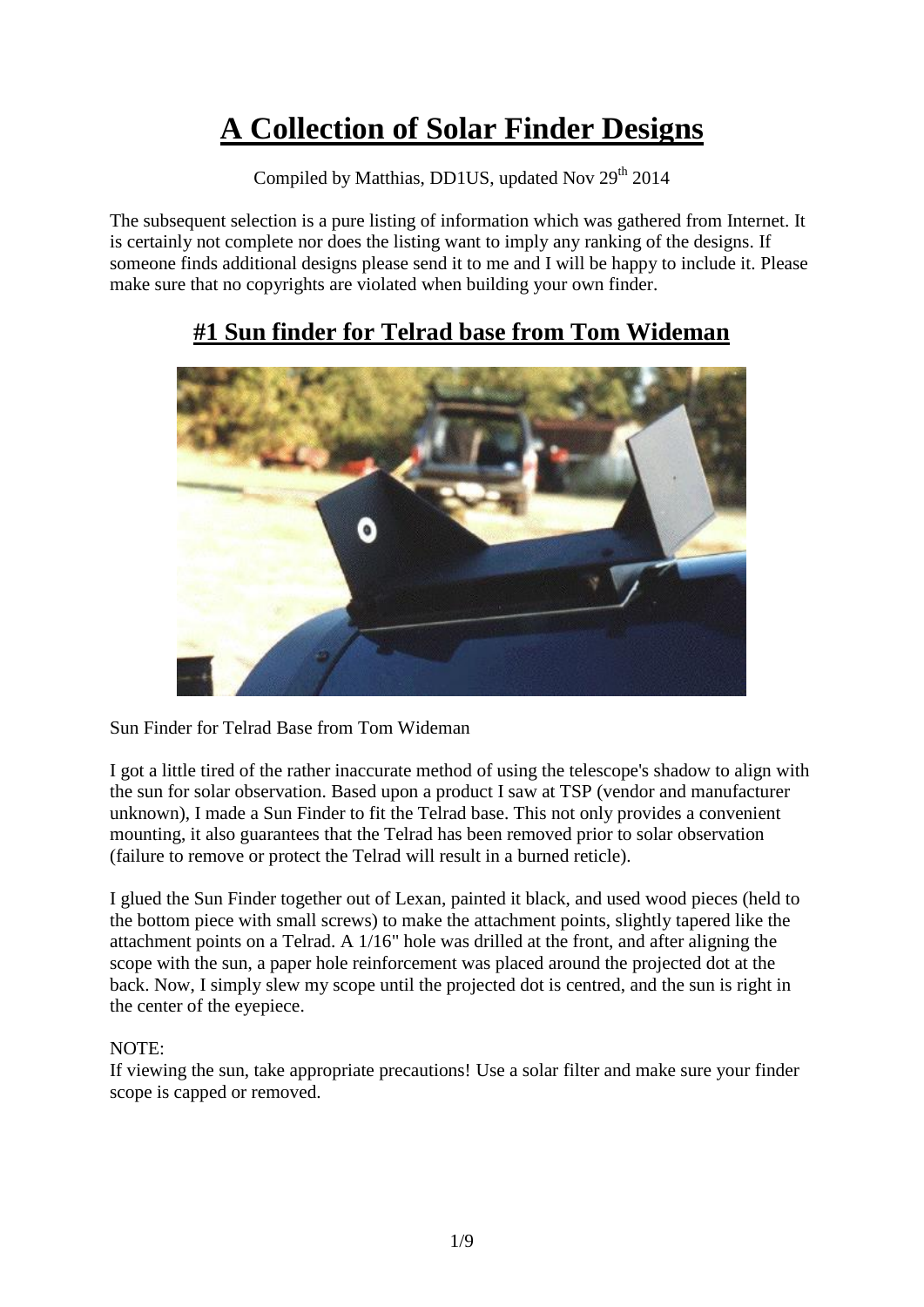# **#2 Kendrick sun finder**



Fits over your Telrad and also fits most finder scopes. A small hole on the front plate of the Sun Finder (in between the two larger holes in the photograph) projects a pinpoint of light against the edge of the finder if you are off center from the sun. Your telescope is manoeuvred until the pinpoint of light is properly centred on the back plate of the Sun Finder. A pin on the back plate, not clearly seen in this photograph, can be adjusted to accurately collimate your sun finder. When the sun's pinpoint image is projected onto this point you are assured accurate Solar alignment. Finding the sun literally takes only a few seconds when using the Sun Finder. The Sun finder can be left on permanently on you Telrad as it does not affect it's night time performance. The blue foam pad protects the Telrad's delicate film reticle from being damaged by the Sun.

#### **#3 Meade ETX solar finder**



Simplicity itself to fit and use, the ETX solar finder fits directly over the front of the standard Meade®ETX viewfinder. Lock it into place with the two nylon thumbscrews, and in seconds your ETX is fitted with a safe solar finder.

Your crosshairs are safe from burning through as the solar finder fits like a cap covering the optical finder lens completely. Point the scope in the general direction of the sun and the stainless steel mast will cast a vivid shadow onto the engraved front face - simply steer the telescope and make the shadow disappear and the instrument is pointing directly at the sun! Fits many other finders with lens cell barrels smaller than 32.5mm diameter. Observing the sun is dangerous and can cause permanent blindness. The solar finder must only be used in conjunction with a safe solar viewing energy rejection filter.

It was sold by RotherValleyOptics and by Astro-Engineering. .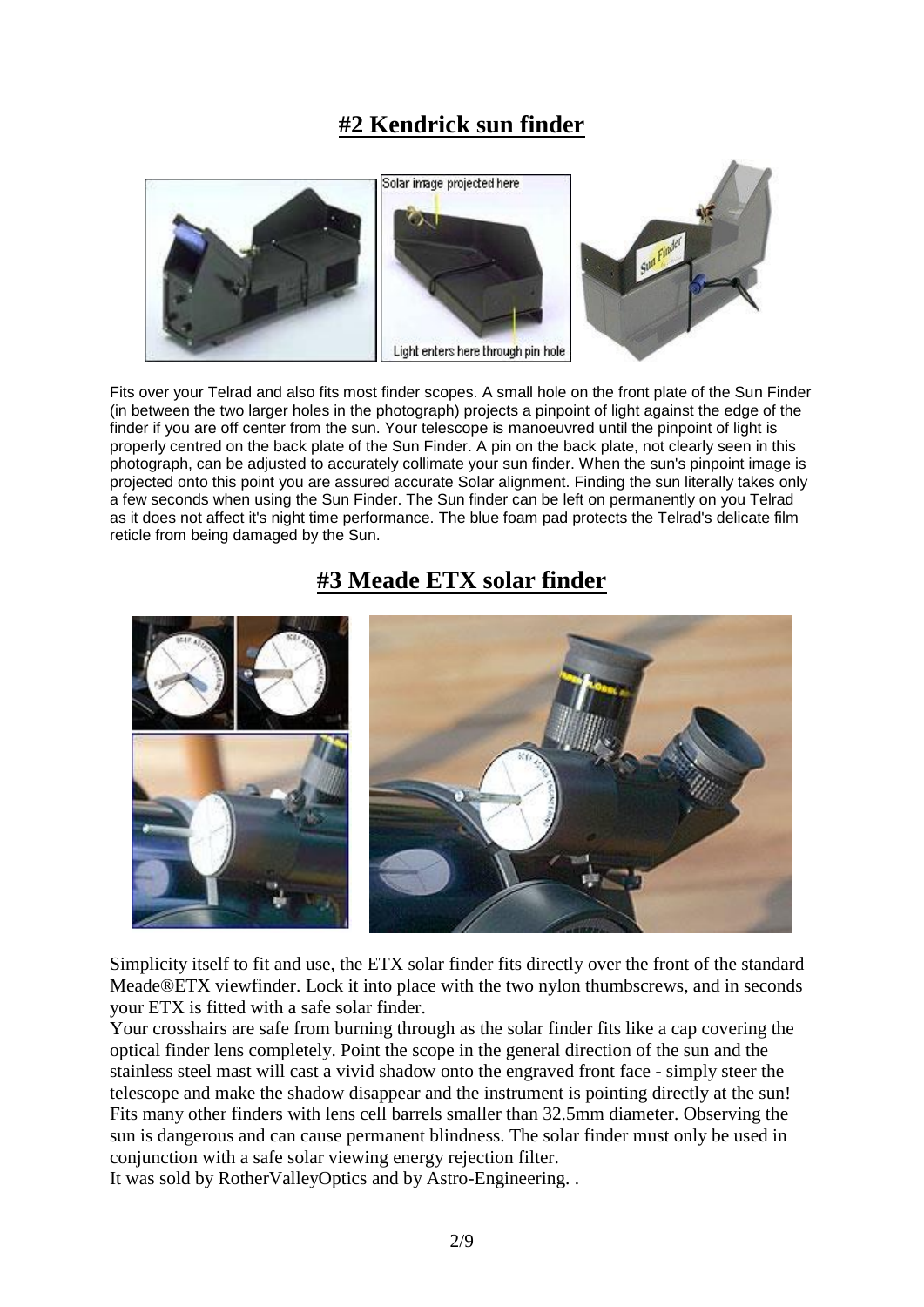#### **#4 TeleVue Sol-Searcher**



"I can't find the Sun!" Sounds funny. However, the Sun is tricky to find in a properly filtered telescope, and you don't ever want to chance a direct gaze, let alone a magnified image of it. Sol-Searcher is the safe and easy way to find the Sun. It is absolutely safe since you don't look through Sol-Searcher, you look at it. The aperture acts as a "pinhole" which projects an image of the Sun on to the 1/4" translucent "screen." This screen can be viewed from either side. Simply move your scope until the Sun's image is centered on the screen and the Sun will be in the eyepiece's field of view. The Sol-Searcher attaches to the mount ring slot of every Tele Vue telescope (or to the rear cell slot in the Tele Vue Ranger). For use with telescopes other than Tele Vue, mount the Sol-Searcher using #10-32 screws, or if necessary, attach with Velcro (not supplied).



#### **#5 Sun Spotter Solar Filter for Telrad**

Sun Spotter Solar Filter for Telrad which was published by IslandEyepiece. It is a great accessory to turn your Telrad into a Sun Spotter. It is a quick & simple way to line up on the Sun. This well-made solar filter slips on, then locks in place. It is promoted to be completely safe and sets up your scope in seconds.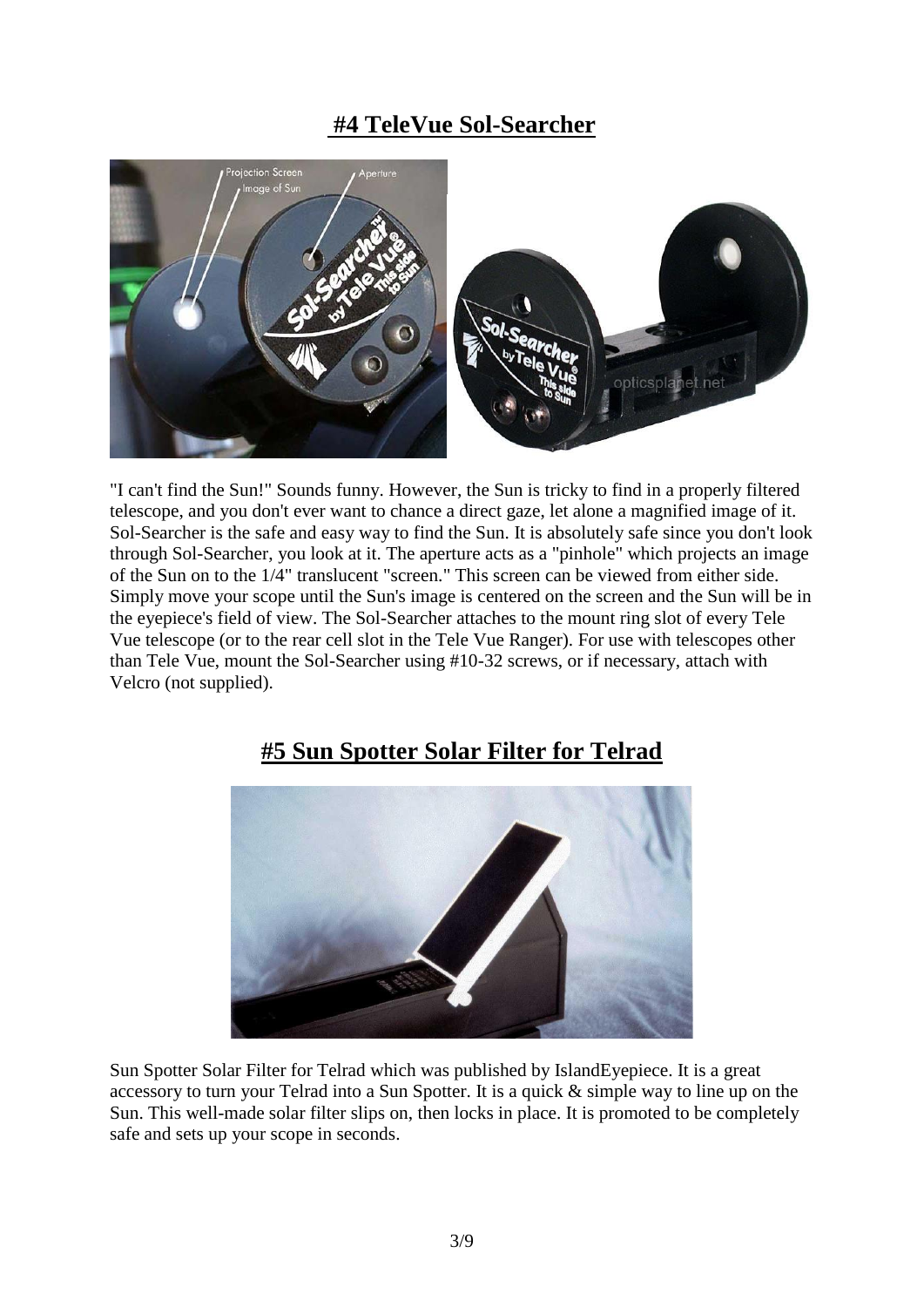#### **#6 Helio Pod Solar Finder Model HP-1**



Helio Pod Solar Finder Model 1 from Dynapod. This ingenuous solar finder mounts easily on almost any size telescope and provides a simple but accurate finder for solar viewing. Saddle mount won't mar telescope tubes, adjustable elastic attachment cord. Comes with instructions.

#### **#7 Helio Pod Solar Finder Model HP-2 and HP-2-B**



Helio Pod Solar Finder Model 2 and Model 2 Big from Dynapod. Model 2 mounts easily on telescopes up to 10" diameter, model 2 B mounts on telescopes up to 16" diameter. It is also a a simple but accurate finder for solar viewing. Saddle mount won't mar telescope tubes, adjustable elastic attachment cord.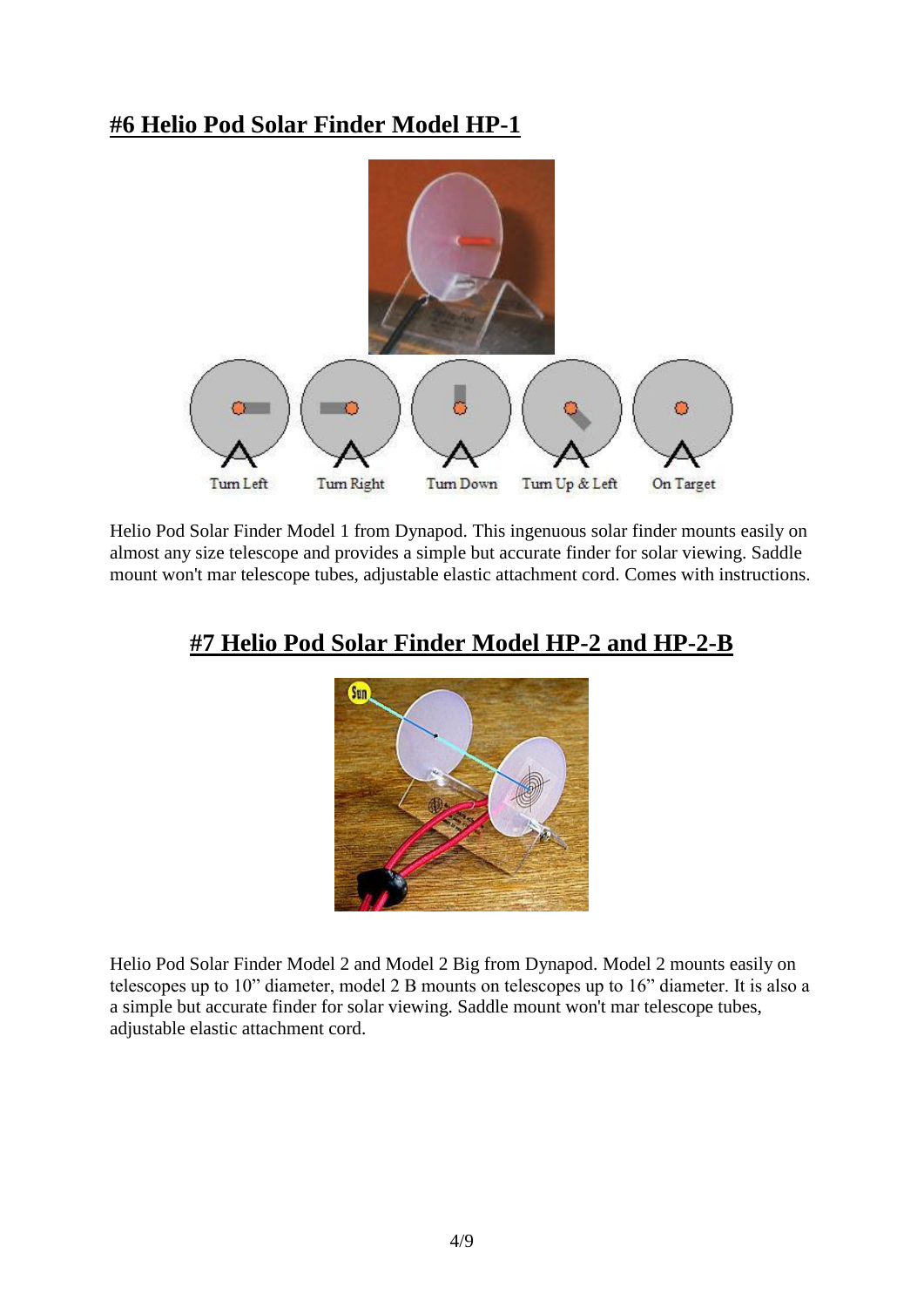#### **#8 Astro Engineering Universal Solar Finder**



A safe and accurate solar finder that easily attaches (permanent or temporary) to all telescopes large or small. Anyone who has used a solar observation filter or made observations by the eyepiece projection method knows the frustrations of accurately pointing an instrument at the sun. This cleverly designed finder has two collimatable targets: one permanently fixed, and the other magnetic and repositionable. The finder has a universal mounting platform (identical to the one supplied with the Easy-Aim Red dot finder AC544) with self-adhesive strips for permanent attachment. The kit is also supplied with a Velcro strap for quick temporary fitting to a wide range of instruments. Though compact enough for the smallest scopes, it is precise enough to point even long focal length telescopes accurately. Perfect for use with all Coronado MaxScopes.

#### **#9 Homebuilt solar finder**



Another Solar finder to be attached instead of a Telrad to the Telrad base. I am sorry not having the reference to the builder of this finder available. If you know it please let me know and I will be happy to add this information.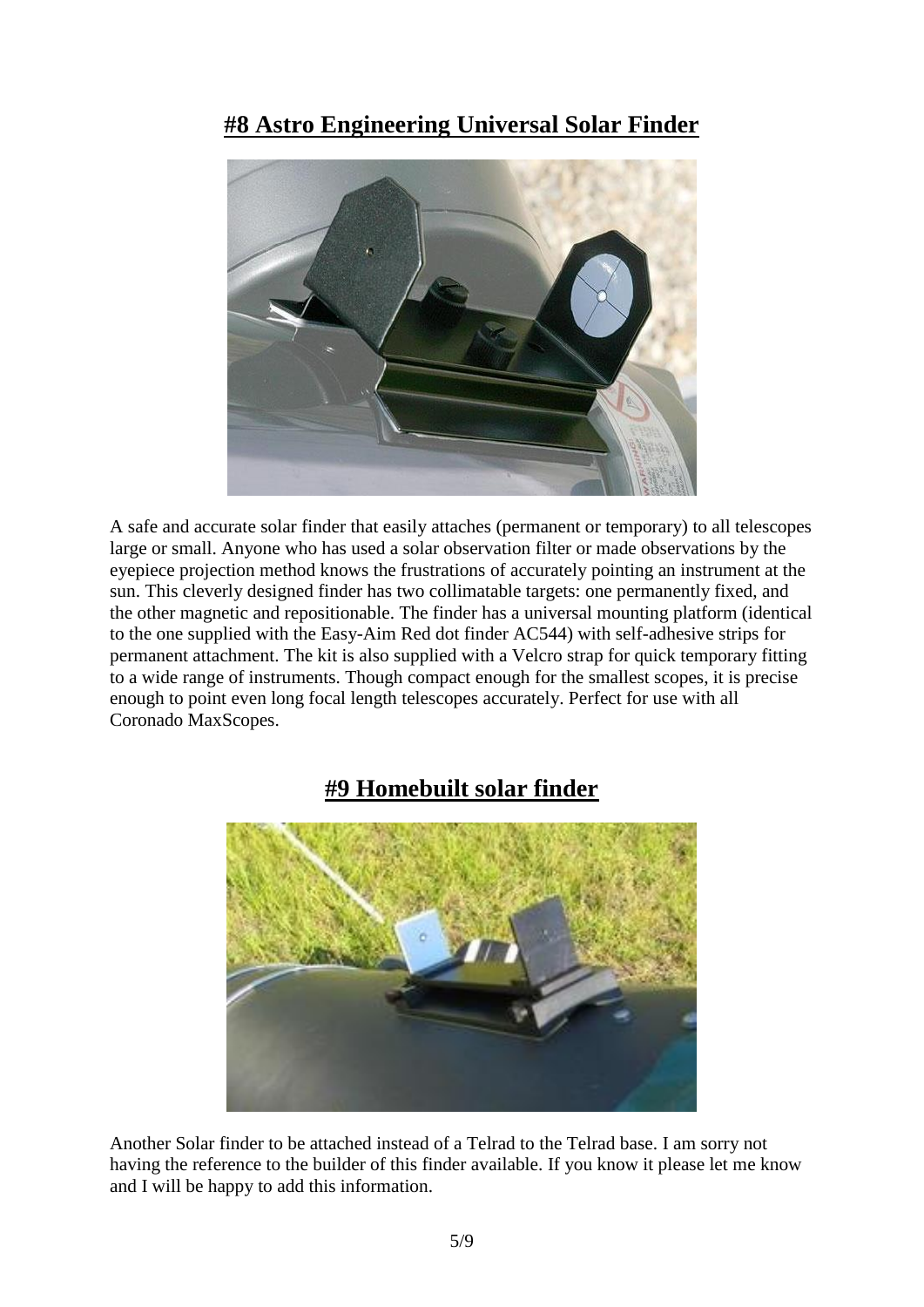# **#10 Homebuilt Solar finder**



I am sorry not having the reference to the builder of this finder available. If you know it please let me know and I will be happy to add this information.



# **#11 Solar finder based on Baader Astro Solar film**

This solar searcher can be built by using a normal searcher and attaching a Baader Astro Solar Filter foil in front of its objective. The example above is a 8x50mm finder and was sold by Teleskop-Service in Germany.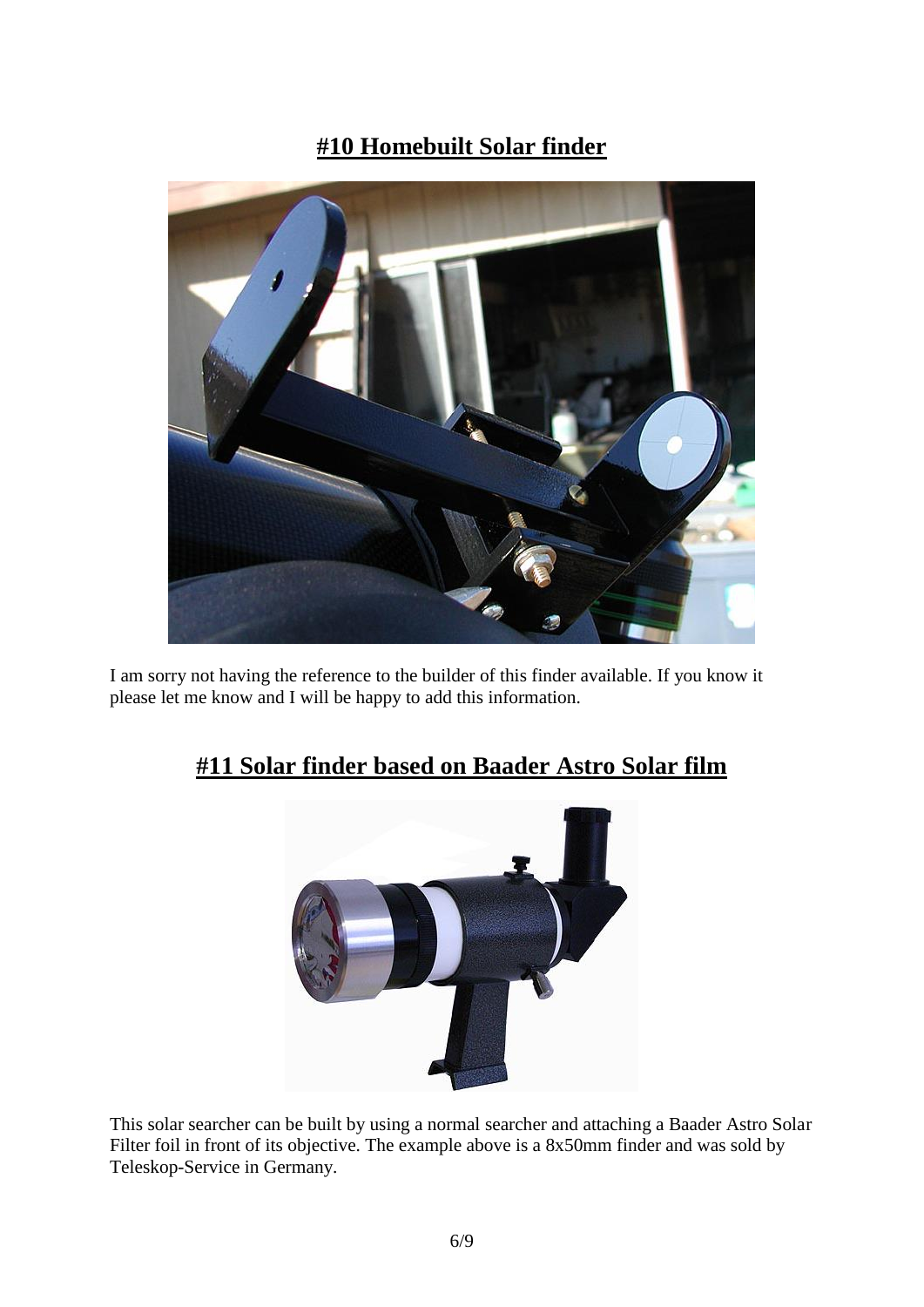#### **#12 Large add-on solar finder LX**



This Large add-on solar finder converts your optical view finder into a solar finder. Simplicity itself to fit and use, the solar finder (LX) fits directly over the front of any viewfinder with a front lens barrel between 50 to 63mm diameter inclusive. Lock it into place with the single nylon thumbscrew and in seconds your scope is fitted with a safe solar finder. Your crosshairs are safe from burning through as the solar finder fits like a cap covering the optical finder lens completely. Point the scope in the general direction of the sun and a small image of the sun a couple of millimetres in diameter will appear on the projection screen - simply steer the telescope and centre the bright dot in the circle-sight and the instrument is pointing directly at the sun! The insert (top right) in the picture shows the rear of the projection screen seen from the eyepiece end of the telescope. This finder was sold by Astro-Engineering.

# **#13 Solarfinder from Astro Service Center**



This low cost Solarfinder made from stainless steel is attached to the telescope by adhesive strips. It was sold in Germany by Astro-SC. It is a simple design but should work very well.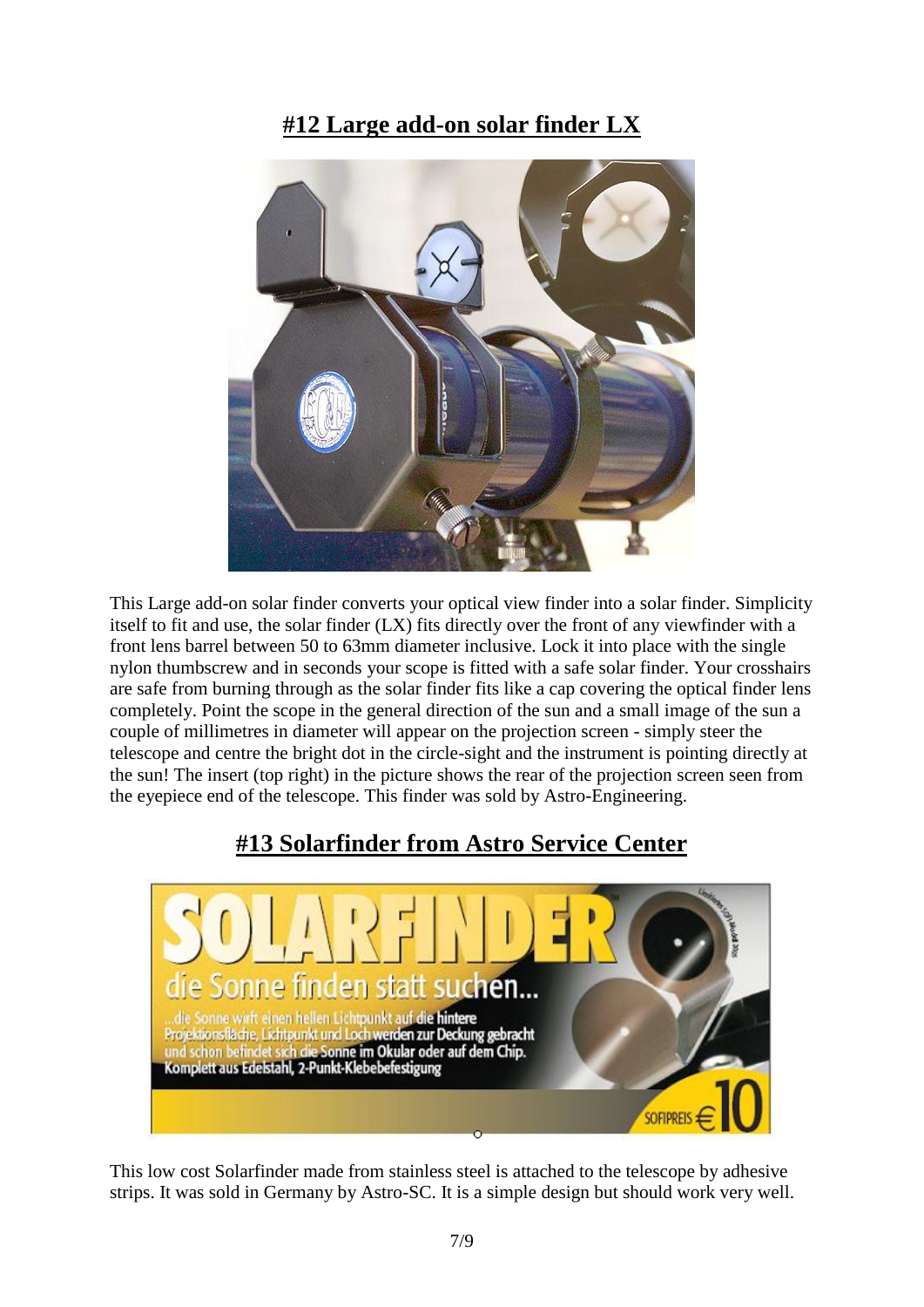### **#14 Solar finder with clever automatic alignment**



This solar searcher can also be built yourself. It will adjust itself parallel to a tube as the base rests on two tubes itself. Once attached and aligned a crosshair will be sketched on the white screen and in the future the alignment is very simple and fast. It was designed by Hannes Hase-Bergen and called SonFin.



#### **#15 Solar Finder by Robert Pudlo**

This solar finder was built by a friend of mine, Robert Pudlo. It is milled from a thin aluminium plate and then folded. This is based on a very simple but efficient design. The front hole should be made a bit smaller in the future.